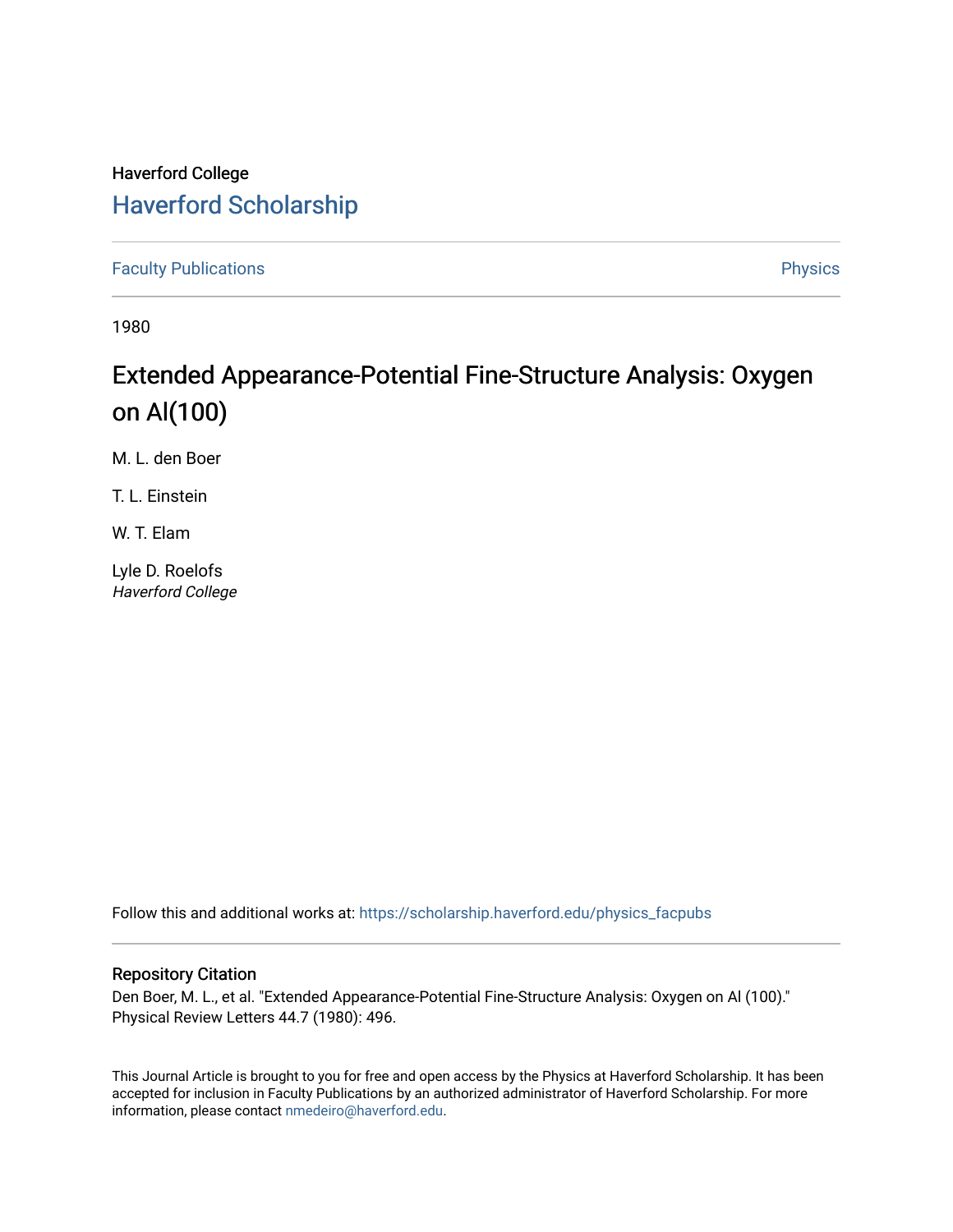ordered state, in the absence of any adjustable parameters, the agreement is satisfactory. There are small quantitative differences for T  $< 0.15 \mu K$ . The experimental susceptibility while following the predicted saturation, appears a little higher. The spin entropy apparently settles into a  $(lnT)$ -type temperature dependence. Another possible source of fluctuations is the presence of the two isotopes  ${}^{63}Cu$  and  ${}^{65}Cu$  (abundance ratio of 7:3) with different gyromagnetic ratios (difference of  $\sim$  7%). In a cubic lattice, the dipolar field is zero only for a uniform environment. The spatially isotope distribution corresponds to a random magnetic field. We plan to<br>study this effect later in some detail.<sup>13</sup> study this effect later in some detail.

In conclusion, metallic copper nuclei, at low temperatures, become the first example of the nuclear spin-density waves.

We thank J. Kurkijärvi for a critical reading of the manuscript and O. V. Lounasmaa and J. Soini for discussions. This work was supported by the Academy of Finland. One of us  $(P.K.)$  held a NORDITA Visiting Professorship at the Helsinki University of Technology.

 $(a)$ Present address: Department of Physics, Univer-

sity of Florida, Gainesville, Fla. 32611.

Present address: Bell Laboratories, Murray Hill, N. J. 07974.

<sup>1</sup>M. Goldman, Phys. Rep. 32, 1 (1977).

<sup>2</sup>C. Kittel, in Solid State Physics, edited by H. Ehrenreich, F. Seitz, and D. Turnbull (Academic, New York, 1968), Vol. 22.

 ${}^{3}$ L. H. Kjäldman and J. Kurkijärvi, Phys. Lett. 71A, <sup>454</sup> (1979).

 ${}^{4}$ T. H. Berlin and M. Kac, Phys. Rev. 86, 821 (1952). For a review see G. S. Joyce, in Phase Transition and Critical Phenomena, edited by C. Domb and M. S.

Green (Academic, New York, 1972), Vol. 2.

 ${}^{5}R$ . Brout, Phys. Rev. 122, 469 (1961).  ${}^{6}$ H. E. Stanley, Phys. Rev. 176, 18 (1968).

 ${}^{7}G.$  J. Ehnholm, J. P. Ekström, J. F. Jacquinot, M. T. Loponen, O. V. Lounasmaa, and J. K. Soini,

Phys. Rev. Lett. 42, 1702 (1979).

 ${}^{8}$ J. P. Ekström, J. F. Jacquinot, M. T. Loponen, J. K. Soini, and P. Kumar, to be published.

 ${}^{9}E.$  R. Andrew, J. L. Carolan, and P. J. Randall, Phys. Lett. 37A, 125 (1971).

 $10$ M. Lax, J. Chem. Phys. 20, 1351 (1952).

 $^{11}$ M. Cohen and F. Keffer, Phys. Rev. 99, 1128 (1955).  $^{12}$ Compare with, Y. Roinel, V. Bouffard, G. L. Bacchella, M. Pinot, P. Meriel, P. Houbeau, O. Avenel, M. Goldman, and A. Abragam, Phys. Rev. Lett. 41,

1572 (1978).

 $13$ The details will appear in a separate paper: L. H. Kjäldman, P. Kumar, and M. T. Loponen, to be published.

#### Extended Appearance-Potential Fine-Structure Analysis: Oxygen on Al(100)

M. L. den Boer, <sup>(a)</sup> T. L. Einstein, <sup>(b)</sup> W. T. Elam, <sup>(c)</sup> Robert L. Park, and L. D. Roelofs Department of Physics and Astronomy, University of Maryland, College Park, Maryland 20742

and

Q. E. Laramore

Department of Radiation Oncology, Unioersity of Washington, Seattle, Washington 98195 (Received 18 July 1979)

To measure 0-Al separation at Al(100) surfaces disordered (low-energy electrondiffraction beams extinguished) by reaction with oxygen, the extended appearance-potential fine structure was analyzed above the threshold for electron-bombardment excitation of the  $O$  1s core. Calculation shows that the outgoing electron has angular momentum  $l = 0$ , allowing simple Fourier inversion of the fine structure. The separation,  $1.98 \pm 0.05$  Å, suggests that oxygen lies under the top layer, a result undetectable in extended-x-ray-absorption fine-structure measurements on thicker films.

The reaction of a (100) single-crystal aluminum surface with oxygen suppresses completely the low-energy electron-diffraction (LEED) pattern, once oxygen coverages exceed roughly a monolayer.<sup>1</sup> This loss of long-range order renders techniques such as LEED and ion backscattering incapable, even in principle, of determining the oxygen-metal distance. In a recent paper, however, Stöhr, Denley, and Perfetti<sup>2</sup> demonstrated that surface extended x-ray absorption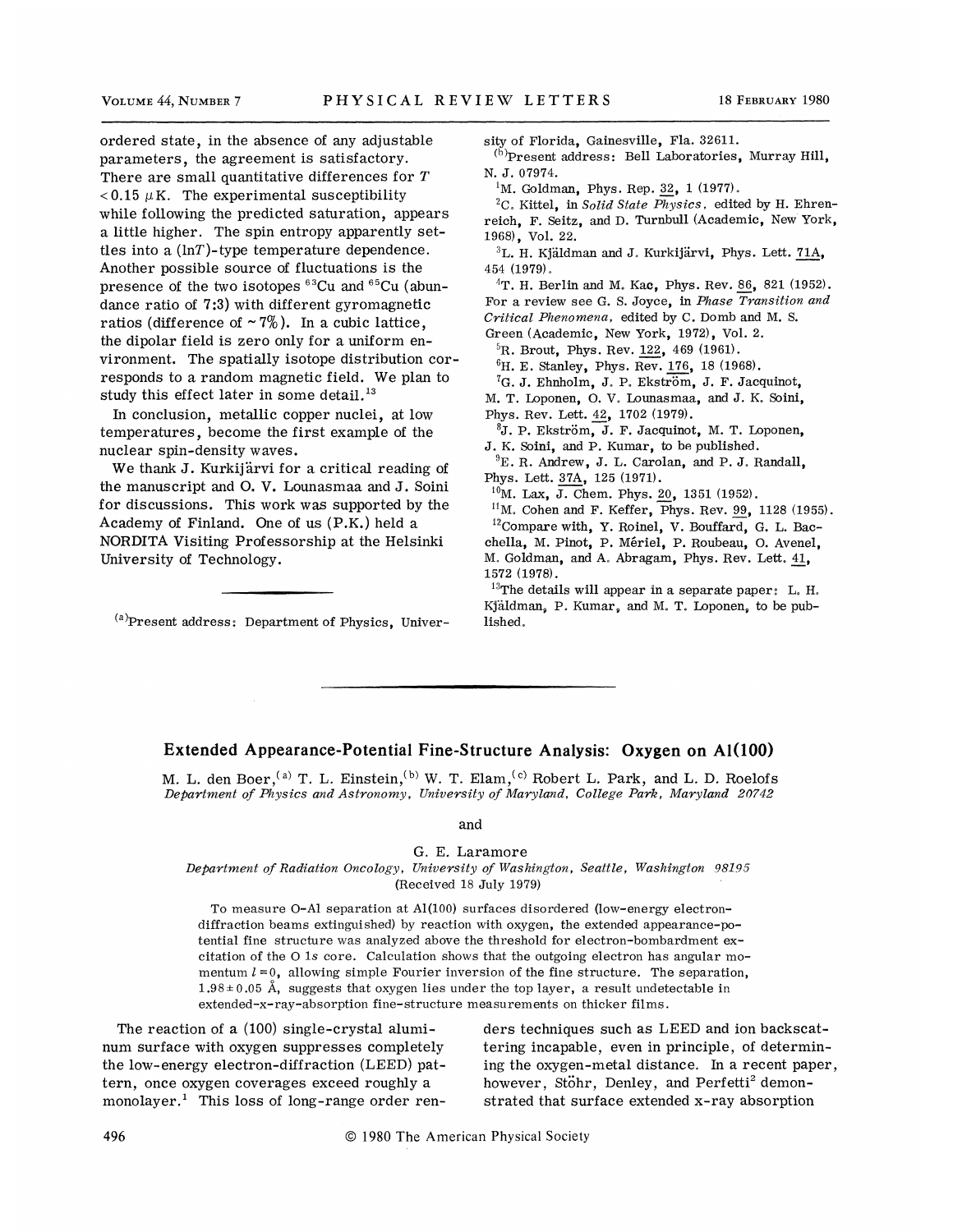fine-structure (EXAFS) analysis, using monochromatized synchrotron radiation, can provide information on the oxygen-metal distance in aluminum oxide layers approximately 30 A thick. We demonstrate that extended appearance-potential fine-structure (EAPFS) analysis can be used to obtain interatomic distances for much thinner layers. It is therefore well suited to studies of overlayers and is capable of extracting information inaccessible to probes requiring greater thickness, Moreover, EAPFS requires only an inexpensive electron source for excitation.

Fine structure in the excitation probability of core states by electron bombardment is observed to extend for hundreds of volts above the excitation thresholds or "appearance potentials."<sup>3</sup> It results from the interference of an outgoing state with backscattered components from neighboring atoms and is therefore analogous to  $EXAFS<sup>4</sup>$  Accordingly, interatomic distances can be extracted by essentially the same Fourier inversion techniques. EAPFS has been used previously to de-



FIG. 1. Energy-level diagram comparing the excitation of a core level by a photon (left side) to excitation of the level by an electron (right side). Because both the incident electron and the ejected core electron must be accommodated in states above the Fermi level, the final state is a two-electron state. Differentiation with respect to  $\mathbf{E}_0$  selects the situation in which one electron is at  $E_F$  and the other carries the remaining energy (as in the x-ray case) .

termine nearest-neighbor distances in the surface region of polycrystalline vanadium<sup>5</sup> and othrace region or polycrystamme vanaulum and ou<br>er transition metals,<sup>6</sup> but this experiment is the first to illustrate its sensitivity to thin overlayers and to obtain a precise spacing.

The surface sensitivity is a consequence of the short mean free path for inelastic scattering of the incident electrons. Similar sensitivity has been achieved in EXAFS by use of the Auger yield to signal the creation of core holes for  $I/Ag(111).$ <sup>7</sup> That technique cannot be applied to oxygen adsorbates, since the apparent Auger yield is strongly modulated by core electrons photoemitted from the substrate.<sup>2</sup> The core-state photoelectron peaks are swept through the window of the electron analyzer as the incident wavelength is varied. To avoid this difficulty, Stohr, Denley, and Perfetti<sup>2</sup> used a partial-yield technique, $^8$ in which the analyzer window is set in the inelastic tail of the spectrum. Thus, in order for an adsorption event to be monitored, it must occur sufficiently far inside the solid—roughly one inelastic mean free path—for the excited electron to scatter inelastically.

Electron excitation of a core state in metals is contrasted to x-ray absorption schematically in Fig. 1. In the x-ray case a single electron is ejected; its energy is the difference between the incident photon energy and the core binding energy. In the appearance-potential experiment, the



FIG. 2. Second derivative of the elastic yield of the oxidated  $Al(100)$  surface, plotted as a function of incident electron energy. The 0 1s appearance-potential edge is at 533 eV (correcting for the emitter work function). Fine structure extends several hundred volts above the edge, but the periodic variations are masked considerably by the slowly-varying background.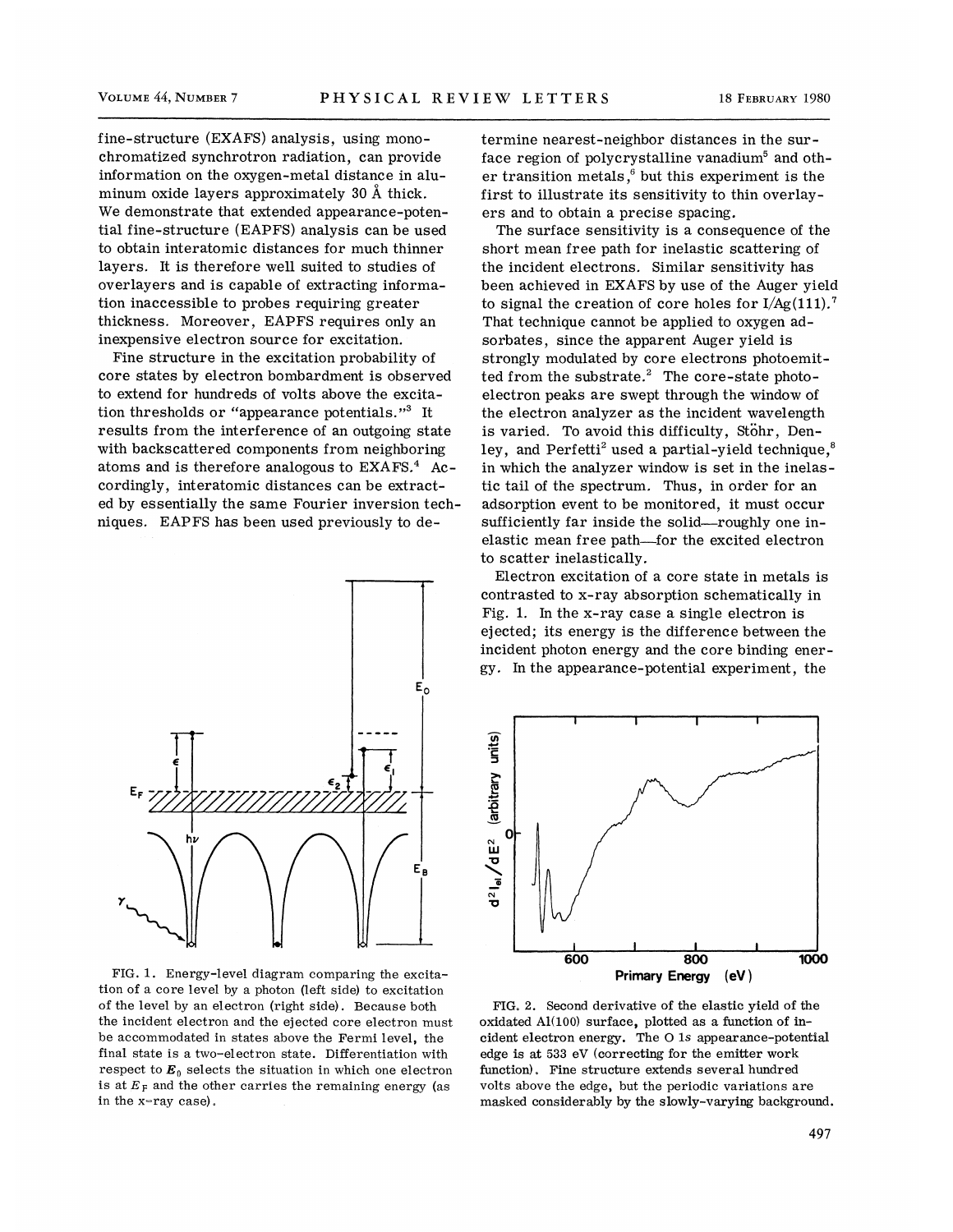final-state energy is divided between two electrons. However, differentiation of the yield with respect to incident energy  $E_0$  produces a signal which strongly emphasizes the situation in which one of the final-state electrons lies at the Fermi energy or, more generally, the lowest unoccuence of the rinar state effections rise at the referred energy or, more generally, the lowest unoccupied state.<sup>3, 9, 10</sup> Thus, it is the first derivative of the yield which is analogous to the undifferentiated absorption spectrum in EXAFS.

Our measurements were obtained with conventional hemispherical-grid LEED optics. We measured the second derivative of the elastic yield as a function of  $E_0$ . This yield is obtained by biasing the retarding grids a few volts positive with respect to the emitter of the electron gun. At the thresholds for inelastic scattering from At the thresholds for inelastic scattering from<br>core states, the elastic yield decreases.<sup>11</sup> Jach and DiStefano<sup>12</sup> reported EAPFS in elastic yield measurements, but analyzed to only about 100 eV above threshold. Substantial multiple scattering seriously complicates most of this region, and may explain their failure to obtain reasonable spacings. In our measurements, the second derivative was obtained by superimposing a small sinusoidal oscillation on the sample potential and detecting at the second harmonic.

By operating the LEED optics as a retardingpotential analyzer, we obtained the Auger-electron spectrum of the surface and thus could monitor surface coverage. A clear aluminum surface was obtained by argon-ion bombardment and annealing. After exposure to 120 L of oxygen [1 L  $(langmuir) = 10^{-6}$  Torr sec], the LEED beams were completely extinguished; this exposure corresponds to about 1.5 equivalent monolayers of responds to about 1.5 equivalent monolayers of<br>oxygen.<sup>13</sup> We ramped the incident electron energy range from 500 to 1000 eV. Only the oxygen ls edge at 533 eV lies (Fig. 2) in this range. The aluminum 1s is at 1540 eV and the Al  $2p$  occurs at 73 eV. Some fine structure from the Al  $2p$ presumably extends beyond the 0 1s, but is too weak to interfere with measurements of the oxygen spectrum.

Variations in the elastic yield resulting from diffraction of the incident electron beam often obscure appearance-potential features in the energy range up to perhaps 600 eV. In the case of the Al (100) surface, however, the oxygen-induced loss of long-range order suppressed these diffraction variations almost completely, The remaining slowly varying (compared with the fine structure) background variations were removed from the data by first subtracting a least-squares-fit cubic polynomial from the data to remove very coarse

variations<sup>5</sup> and subsequently applying a high-pass digital filter $^{6}$  (Fig. 3).

A serious question remains. The phase shift appropriate to the central (absorbing) atom and the surrounding backscattering atoms differs for the various angular momentum components of the outgoing electron. For a  $K$  electron the dipole selection rule indicates that x-ray excitation must place it in an  $l=1$  state. For electron excitation, an explicit calculation is required to find the relative coupling to each partial wave of the higher-energy final-state electron. To make this determination, we obtained the core state to be excited from a Hartree-Fock-Slater calculation.<sup>14</sup> For the other three wave functions, we used orthogonalized plane waves decomposed by angular momentum about the central atom. We then cal-<br>culated Coulomb-potential matrix elements.<sup>10</sup> culated Coulomb-potential matrix elements. The results<sup>15</sup> show that  $(1)$  orthogonalization to the core state is crucial; (2) matrix elements are smooth, slowly varying functions of energy; and most importantly, (3) the matrix element coupling to the  $l = 0$  higher-energy outgoing final state is overwhelmingly dominant, so that the oscillatory part of the transition rate contains a single term<sup>16</sup> of the form F sin $\left[2kR_1+\varphi(k)\right]/k^3R_f^2$ , where k is the wave vector of the outgoing state,  $F$  is a slowly varying envelope function dominated by Debye-Waller effects,  $R_1$  is the distance to the nearest shell of surrounding atoms, and  $\varphi$  is the  $k$ -dependent phase shift.



FIG. 3. Extended fine structure associated with the 0 ls edge plotted in Fig. 2. The first <sup>70</sup> eV of data above the edge have been excluded to avoid complications related to multiple scattering. A polynomial subtraction and digital filtering technique have been applied to suppress the slowly varying background.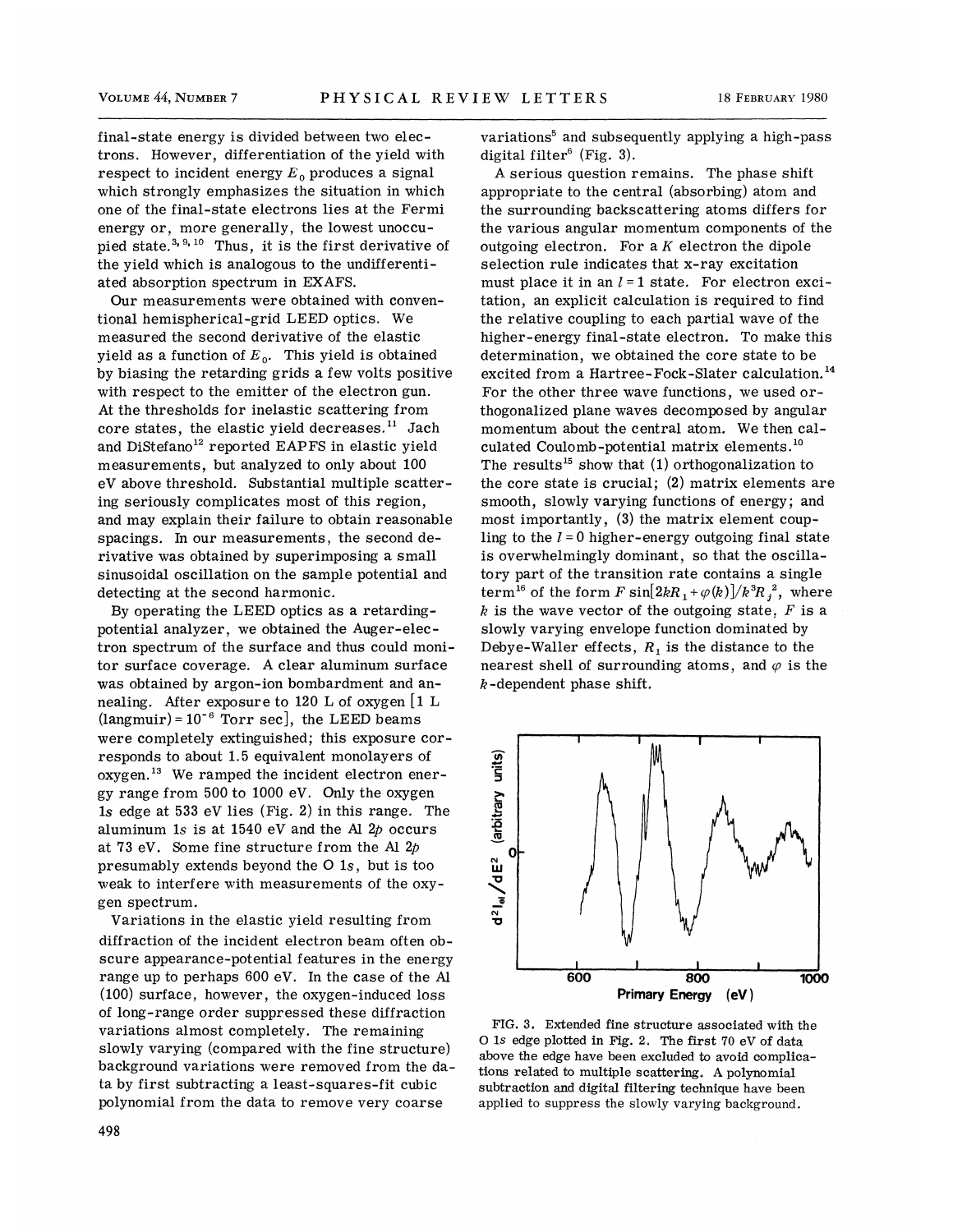The  $l = 0$  combined phase shift for the central (oxygen) and backscattering (aluminum) atoms was calculated with self-consistent nonrelativistic Hartree-Fock-Slater ( $\alpha = \frac{2}{3}$ ) atomic potentials overlapped in the appropriate configuration. These results agree with calculations by Teo and These results agree with calculations by Teo and Lee.<sup>17</sup> Using the threshold for the oxygen 1s ex-<br>citation as the momentum zero,<sup>18</sup> we took an opticitation as the momentum zero,  $^{18}$  we took an optical Fourier transform of the data from 70 to 450 eV above the edge, weighted by the <mark>cu</mark>be of wave<br>vector in standard EXAFS fashion.<sup>19</sup>

vector in standard EXAFS fashion. The magnitude of the transform is plotted as a function of interatomic spacing in Fig. 4. A single dominant peak, presumably corresponding to the nearest-neighbor oxygen-aluminum distance, is located at  $1.98 \pm 0.05$  Å. The value corresponds to the longer of the two Al-O spacings in<br>bulk  $Al_2O_3$ , viz. 1.97 Å (the shorter is 1.86 Å).<sup>20</sup> bulk  $\text{Al}_2\text{O}_3$ , viz. 1.97 Å (the shorter is 1.86 Å).<sup>20</sup> Our value is consistent with the number 2.02 A proposed in self-consistent-field  $X\alpha$  scatteredproposed in self-consistent-field  $X\alpha$  scattered-<br>wave calculations of low-coverage O on Al(100).<sup>21</sup> Since the longer Al-O spacing in  $\text{Al}_2\text{O}_3$  corresponds to the oxygens lying between two Al atoms<br>(rather than between Al and a vacancy).<sup>22</sup> our re-(rather than between Al and a vacancy),  $^{22}$  our result supports the idea that the adatoms go under rather than on top of the first Al layer. This picture had been advanced earlier on the basis of the decrease in work function with oxidation<sup>23</sup> and the decrease in work function with oxidation<sup>23</sup> on secondary-ion mass spectrometer results. $24$ The EXAFS result for the thick oxide layer was The EXATS result for the thick oxide layer



FIG. 4. Optical Fourier transform of the data in Fig. 3, including calculated phase shifts for an 0 1s core and Al backscatterers. The single peak at  $R = 1.98$  $\pm$  0.05 Å is taken as the O-Al spacing in this thin aluminum oxide layer, suggesting that the 0 lies under rather than over the top layer of Al. See text.

and thus was insensitive to this surface-related feature. The indicated error bars are a conservative estimate. The peak is shifted by less than<br>0.03 Å over a wide range of filter parameters.<sup>25</sup> 0.03 Å over a wide range of filter parameters.  $25$ 

Our technique relied heavily on the disordering of the surface by oxygen to suppress diffraction variations in the elastic yield. Such variations are absent in soft-x-ray appearance-potential spectra. EAPFS studies of low-energy edges will therefore have to rely on the soft-x-ray method in most cases. The present results, however, demonstrate the feasibility of the EAPFS technique for the study of overlayers. The use of electron-bombardment excitation makes the technique available to essentially any surface physics laboratory.

Helpful comments from Professor P. I. Cohen, Professor J. A. Krumhansl, Professor S. A. Tretter, and Professor J. A. Tossell are gratefully acknowledged. This work was supported by the U. S. Office of Naval Research under Grants No. N00014-75-C-0292 and No. N00014-77-C-0485. Computer facilities and time were provided by the University of Maryland Computer Science Center. One of us (T.L.E.) received a Faculty Research Grant from the University of Maryland General Research Board.

 Present address: Division of Physics, National Research Council, Ottawa, Ontario K1A OR6, Canada.

 $^{(b)}$ To whom correspondence should be addressed.  ${}^{(c)}$ Present address: Department of Physics, FM15,

University of Washington, Seattle, Washington 98195.  ${}^{1}$ F. Jona, J. Phys. Chem. Solids 28, 2155 (1967).

 $2J.$  Stöhr, D. Denley, and P. Perfetti, Phys. Rev. 8 18, 4132 (1978).

<sup>3</sup>P. I. Cohen, T. L. Einstein, W. T. Elam, Y. Fukuda, and R. L. Park, Appl. Surf. Sci. 1, 538 (1978).

 ${}^{4}E$ . A. Stern, D. E. Sayers, and F. W. Lytle, Phys. Rev. B 11, 4836 (1975).

'W. T. Elam, P. I. Cohen, L. Roelofs, and R. L. Park, Appl. Surf. Sci. 2, 637 (1979).

W. T. Elam, Ph.D. thesis, University of Maryland, 1979 (unpublished). W. T. Elam, P. I. Cohen, L. D. Roelofs, and R. L. Park, Bull. Am. Phys. Soc. 24, 506 (1979). One could obtain "pasteurized" spectra without the preliminary subtraction and with more applications of the digital filter. Such a procedure, however, is unduly sensitive to input parameters.

 ${}^{7}P$ . Citrin, P. Eisenberger, and R. C. Hewitt, J. Vac. Sci. Technol. 15, 449 (1978).

 ${}^{8}D.$  E. Eastman, in Vacuum Ultraviolet Radiation Physics, edited by E. E. Koch, R. Haensel, and C. Kunz (Pergamon, New York, 1974), p. 417.

 ${}^{9}$ R. L. Park, Surf. Sci. 48, 80 (1975).